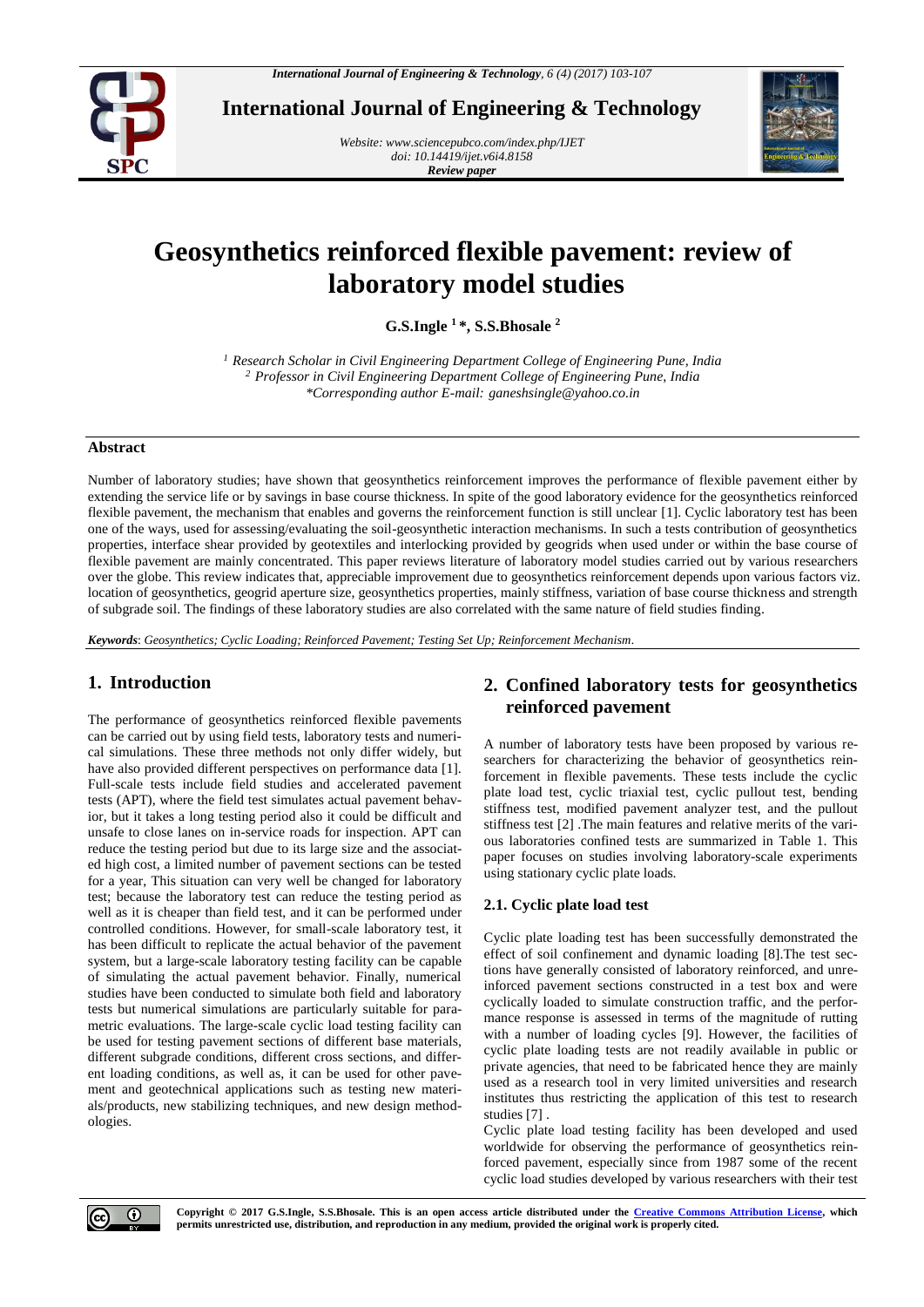configuration and special features of the model are presented below in Table 2.

| <b>Table 1:</b> Features of Confined Laboratory Tests [1] |                              |                         |                                         |                           |                                            |                                  |  |
|-----------------------------------------------------------|------------------------------|-------------------------|-----------------------------------------|---------------------------|--------------------------------------------|----------------------------------|--|
| Test Type                                                 | Cyclic<br>plate load<br>test | Cyclic triaxial<br>test | Cyclic pullout<br>test                  | Bending stiffness<br>test | Modified as-<br>phalt payement<br>analyzer | <b>Pullout Stiffness</b><br>Test |  |
| Loading type                                              | Cyclic                       | Cyclic                  | Cyclic                                  | Cyclic                    | Moving wheel                               | Monotonic                        |  |
| Ease of running test                                      | Difficult                    | Difficult               | Moderate                                | Moderate                  | Easy                                       | Moderate                         |  |
| Control section                                           | Yes                          | Yes                     | No.                                     | Yes                       | Yes                                        | No                               |  |
| Repeatability of test results                             |                              | N <sub>o</sub>          | No.                                     | N <sub>o</sub>            | Yes                                        | Yes                              |  |
| Ability to distinguish among various<br>geosynthetics     |                              | N <sub>o</sub>          | N <sub>o</sub>                          | N <sub>o</sub>            | Yes                                        | Yes                              |  |
| Design property                                           | <b>TBR</b>                   | $M_{R}$                 | $G_i$                                   | <b>BS</b>                 | <b>RRR</b>                                 | $K_{SGI}$                        |  |
| References                                                | Perkins<br>[3]               | Perkins et. al<br>[4]   | Cuelho & Per-<br>$\frac{1}{2}$ kins [5] | Sprague et. al [6]        | Hanet.al [7]                               | Gupta $[8]$                      |  |

TBR-Traffic Benefit Ratio, MR - Resilient modulus, G<sub>i</sub>-Interface shear stiffness, BS -Bending stiffness, RRR- Rut reduction ratio, K<sub>SGI</sub> - Coefficient of soil-geosynthetic interaction

| Table 2: Specification and Features of Each Lab Set Up |                             |                                                                                                                                           |                                                                         |                                                      |                      |                                                                                                                                                                                                                               |  |
|--------------------------------------------------------|-----------------------------|-------------------------------------------------------------------------------------------------------------------------------------------|-------------------------------------------------------------------------|------------------------------------------------------|----------------------|-------------------------------------------------------------------------------------------------------------------------------------------------------------------------------------------------------------------------------|--|
| Researcher<br>(Year)                                   | Test Box size<br>(m)        | Test box Configura-<br>tion                                                                                                               | Tire<br>Simulation                                                      | <b>Applied Maxi-</b><br>mum Cyclic<br>Pressure (kPa) | Loading<br>Frequency | Special Feature of the Model                                                                                                                                                                                                  |  |
| Perkins<br>(1999)                                      | 2.0x2.0x1.5                 | 1) Side and back<br>walls of 150 mm thick<br>reinforced concrete<br>2) Removable front<br>wall of steel channels                          | Circular<br>plate,<br>$300 \text{ mm} \phi$                             | 550                                                  | $0.67$ Hz            | In order to provide uniform pressure and<br>avoid stress concentrations along the<br>plate's perimeter (i.e., similar to a tire<br>load), a 6 mm thick, waffled butyl-rubber<br>pad is placed beneath the load plate          |  |
| Leng et.al<br>(2002)                                   | $1.5x$ 1.5 $x$ 1.35         | Steel walls for all<br>sides (side, back front<br>and bottom)                                                                             | Circular<br>plate<br>$305$ mm $\phi$                                    | 550                                                  | $0.67$ Hz            | The selected box size was verified by<br>Gabr et. al. [16] based on the concept of<br>minimizing interference from the box<br>boundaries on the test results                                                                  |  |
| Tanyu<br>et.al<br>(2003)                               | $3.0 \times 3.0 \times 3.0$ | 1) Concrete test pit<br>below ground level<br>2) Side wooden walls<br>above ground level up<br>to 1.0m along the<br>boundaries of the pit | Circular<br>plate,<br>$250$ mm $\phi$                                   | 400                                                  | $1.0$ Hz             | Large scale model can replicate the field<br>condition of pavement section as closely<br>as practical by keeping the surface of the<br>subgrade soil is nearly at the top surface of<br>the test pit.                         |  |
| <b>Bhosale</b><br>S.S. et.al<br>(2008)                 | 0.45x0.20x0.15              | Acrylics box of scale<br>factor of 1:7.5                                                                                                  | Pair of<br>rectangular<br>shaped MS<br>pads of<br>$55.5$ mm x<br>37.5mm | 480                                                  |                      | 1) Failure pattern of pavement could be<br>seen during experimentation.<br>2) Mechanism for simulation of anchorage<br>of the geotextile due to surcharge of sub-<br>base/base aggregate course over subgrade<br>in the field |  |
| Abu Far-<br>sakh et.al<br>(2012)                       | 1.98x1.98x1.68              | 1 25.4mm thick steel<br>side and back walls<br>braced with stiffeners                                                                     | Circular<br>plate,<br>$305$ mm $\phi$                                   | 550                                                  | $0.77$ Hz            | The hydraulic actuator with the crosshead<br>(loading beam) can be detached from the<br>box and moved to the field for in-situ<br>testing                                                                                     |  |
| Yu Qian<br>et.al<br>(2013)                             | 2.0x2.2x2.0                 | Steel walls for all<br>sides (side, back front<br>and bottom)                                                                             | Circular<br>plate,<br>$300 \text{ mm} \phi$                             | 550                                                  | $0.77$ Hz            | The box is consistent with Leng et.al [10]                                                                                                                                                                                    |  |
| Sireesh<br>Saride<br>et.al<br>(2015)                   | 1.0x1.0x1.0                 | Steel walls for all<br>sides (side, back front<br>and bottom)                                                                             | Circular<br>plate,<br>$150 \text{ mm} \phi$                             | 440                                                  | $0.77$ Hz            | To check the boundary effects on the<br>experimental results strain type earth<br>pressure transducers were placed at the<br>boundaries of the tank                                                                           |  |

# **3. Critical appraisal**

The studies discussed in the preceding sections have provided insight into the features of cyclic plate load tests and the role of geosynthetics reinforcement mechanisms in flexible pavements. Table 3 summarizes the critical specification and features of each laboratory set up. From the Table 3.0, it is found that the test box size (pavement section) selected by various investigators, varies from 3.0m x 3.0m x 3.0m [11] to 0.45m x 0.25m x 0.15m [12]. Except Leng [10]; no other investigator provided the criteria for selection of box size. The box size may be selected as the basis of minimum interference of box boundaries. It is also noticed that the pavement sections used in most of the studies [3], [13], [14], [15] did not replicate the actual condition of unconfined asphalt layer in the majority of the field situation. Further, Table 3 shows the families of geosynthetics used by various researchers;

Table 3 indicates that, most of the researchers have given stressed only on geogrid of varying stiffness and aperture shape (biaxial or triaxial). However, the confinement effect of geogrid depends on various parameters such as rib shape, apertures size, the stiffness of the ribs, junction strength and the properties of aggregates. Except Bowman [14] no other researcher considers the effect of geogrid rib and junction strength on performance of pavement section. Furthermore, no other researcher considers the effect of base course aggregate properties (Gradation and CBR) on the reinforcement mechanism of geosynthetics.

Critical parameter observed during the test are presented in Table 4, it is found that, the most of the researchers measure the effect of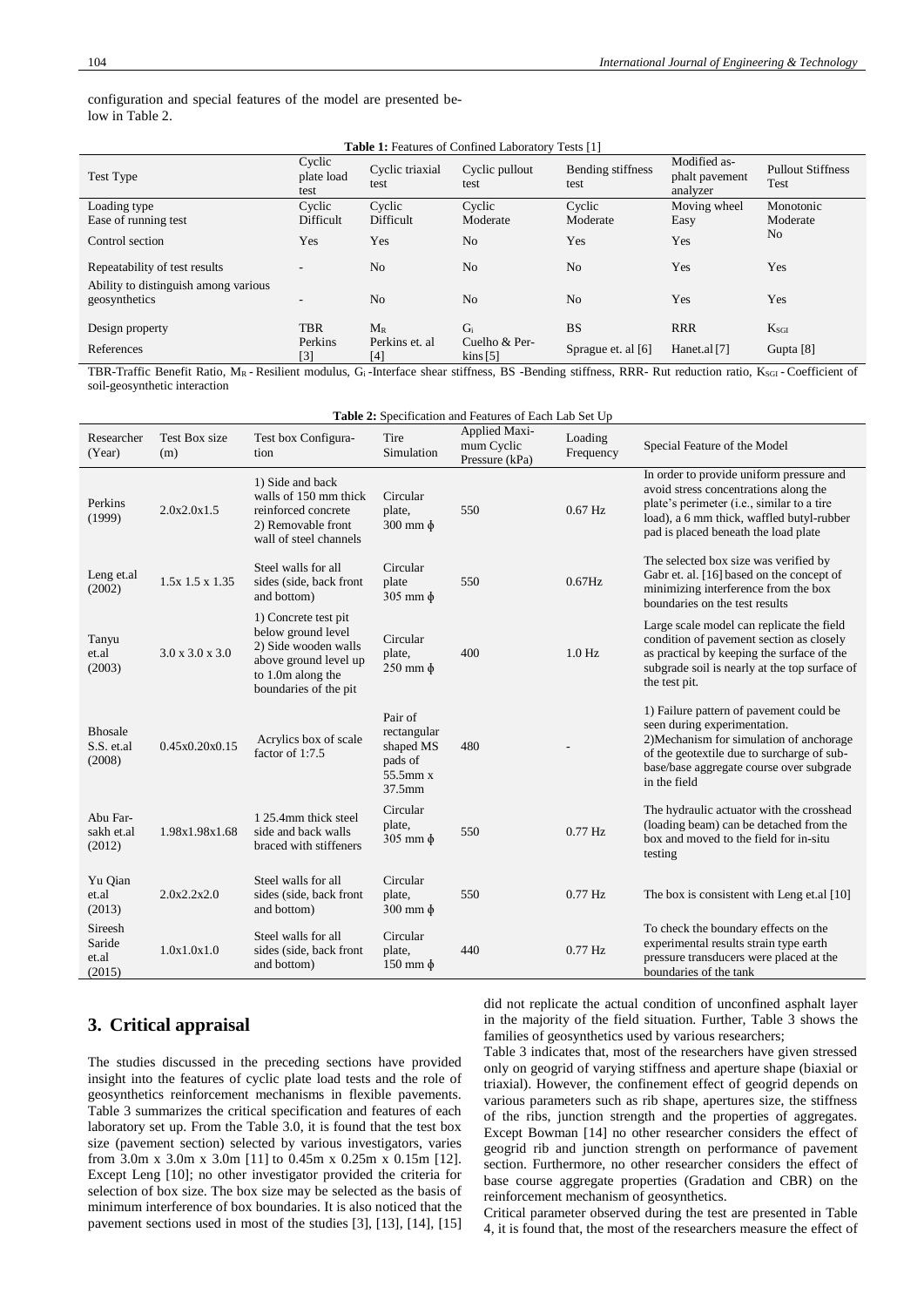geosynthetics reinforcement in terms of surface deformation and vertical stress distribution at subgrade level.

The summary of major findings from various investigators is tabulated in Table 5, which highlights the comparison between different geosynthetics type with its location effect on pavement performance. From the Table 5, it is found that most of the researchers consider the permanent deformation (Rut depth) of pavement as a performance indicator. For a given rut depth the geogrid reinforced pavement section performed better than unreinforced section, in the form of reduction of base course thickness or reduction of vertical stress distribution at subgrade level.

| <b>Table 3:</b> Reinforcement (Geosynthetics) Used in Each Study |  |  |  |  |  |
|------------------------------------------------------------------|--|--|--|--|--|
|------------------------------------------------------------------|--|--|--|--|--|

| Researcher<br>(Year)        | Geosynthetics type                   | Geosynthetics type & Structure                                                   | Geosynthetics Location                                                                              |
|-----------------------------|--------------------------------------|----------------------------------------------------------------------------------|-----------------------------------------------------------------------------------------------------|
| Perkins (1999)              | Geogrid A<br>Geogrid B<br>Geotextile | Punched, drawn, biaxial (Polypropylene)<br>Punched, drawn, woven (Polypropylene) | Base-subgrade interface<br>and 100 mm above base-subgrade inter-<br>face<br>Base-subgrade interface |
| Leng et.al $(2002)$         | Geogrid<br>Geonet with geotextile    | Biaxial (Polypropylene)<br>Nonwoven                                              | Base-subgrade interface<br>Base-subgrade interface                                                  |
| Tanyu et.al (2003)          | Geocell                              | High-Density Polyethylene (HDPE)                                                 | Base-subgrade interface                                                                             |
| Bhosale S.S. et.al (2008)   | Geotextile                           | polypropylene multifilament woven                                                | Base-subgrade interface                                                                             |
| Abu Farsakh et.al (2012)    | Geogrids                             | Biaxial & triaxial (polypropylene)                                               | Base-subgrade interface<br>Upper one third of base course and<br>Middle of the base layer           |
| John R. Bowman (2012)       | Geogrids                             | Extruded biaxial and triaxial (Polypro-<br>pylene)                               | Base-subgrade interface                                                                             |
| Yu Qian et.al $(2013)$      | Geogrids                             | Triaxial (Polypropylene)                                                         | Base-subgrade interface                                                                             |
| Sireesh Saride et.al (2015) | Geocell                              | High-Density Polyethylene (HDPE)                                                 | Variable height                                                                                     |

#### **Table 4:** Measurement of Various Parameters from Test Sections

| Researcher<br>(Year)        | Surface of test Section | Base and Subbase Layers | Geosyn-<br>thetics | Subgrade                                     |
|-----------------------------|-------------------------|-------------------------|--------------------|----------------------------------------------|
| Perkins (1999)              | Surface deformation     | Radial strain           | strain             | Vertical stress and strain and radial strain |
| Leng et.al $(2002)$         | Surface deformation     | Surface contours        | None               | Vertical stress, permanent deformation       |
| Tanyu et.al $(2003)$        | Surface deflection      | None                    | strain             | Vertical deformation                         |
| Bhosale S.S. et.al $(2008)$ | Surface deformation     | Vertical deformation    | None               | Vertical deformation                         |
| Abu Farsakh et.al (2012)    | Surface deformation     | None                    | strain             | Vertical stress and strain                   |
| John R. Bowman (2012)       | Surface deflection      | Vertical displacement   | strain             | Vertical displacement                        |
| Yu Oian et.al $(2013)$      | Surface deformation     | None                    | None               | <b>Vertical stress</b>                       |
| Sireesh Saride et.al (2015) | Surface deformation     | None                    | None               | Vertical deformation                         |

Except, Perkins (1999) no other investigators observed the strain developed in the asphalt concrete layer.

#### **Table 5:** Summary of the Major Finding of Each Study and Comparison with Field Studies of Similar Nature

| Researcher<br>(Year) | Performance<br>Criteria               | Effect of Geo-<br>synthetics type                                                                                                                     | <b>Effect of Geosyn-</b><br>thetics Location                                                                                                                                                                                    | Subgrade<br>Strength & Stiff-<br>ness Characteris-<br>tics                                                                                                                      | Base course layer<br>Equivalency                                                      | Other Observations including Field<br>studies of same nature                                                                                                                                                                                                                                                                                                                                                                                                                                                                                           |
|----------------------|---------------------------------------|-------------------------------------------------------------------------------------------------------------------------------------------------------|---------------------------------------------------------------------------------------------------------------------------------------------------------------------------------------------------------------------------------|---------------------------------------------------------------------------------------------------------------------------------------------------------------------------------|---------------------------------------------------------------------------------------|--------------------------------------------------------------------------------------------------------------------------------------------------------------------------------------------------------------------------------------------------------------------------------------------------------------------------------------------------------------------------------------------------------------------------------------------------------------------------------------------------------------------------------------------------------|
| Perkins<br>(1999)    | Permanent<br>surface de-<br>formation | Between the<br>two geogrid,<br>the stiffer one<br>exhibited better<br>performance.<br>While both<br>geogrids per-<br>formed better<br>than geotextile | Better perfor-<br>mance was ob-<br>served when the<br>geogrid was ele-<br>vated in the base<br>$(100 \text{mm} \text{ up to the})$<br>base layer for 300<br>mm thick.) as<br>compared to sub-<br>grade-base course<br>interface | Geogrid showed<br>substantial im-<br>provement for<br>pavement built<br>over a subgrade<br>of CBR 1.5%,<br>while little im-<br>provement was<br>found for strong<br>CBR of 20%. | The reinforce-<br>ment allows for<br>at least a 20%<br>reduction in base<br>thickness | Reinforced test sections having a<br>300 mm-thick base with an unrein-<br>forced test section having a 375<br>mm-thick base showed better per-<br>formance.<br>A.V.S.R. Murty et.al [17] carried<br>out a field performance study of<br>geotextile reinforced low volume<br>road from December 1988 to Febru-<br>ary 1992. The performance study<br>shows that, geotextile reinforced<br>road are having lesser distresses as<br>compared to control section. The<br>type /variety of geotextile is not<br>having any significance on perfor-<br>mance |
| Leng et.al<br>(2002) | Vertical<br>surface de-<br>formation  | Higher modu-<br>lus geogrids<br>provided a<br>better stress<br>attenuation<br>effect compared<br>to lower modu-<br>lus geogrids                       | NA                                                                                                                                                                                                                              | NA                                                                                                                                                                              | <b>NA</b>                                                                             | The stress distribution at subgrade<br>level is lesser for higher thickness<br>(245mm) of base course as com-<br>pared to lower thickness (152mm).<br>Al-Qadi I.L.et.al [18] in their eight<br>year field performance studies ob-<br>served same kind of results, that the<br>geosyntheics stabilized pavement<br>extends the service life. However<br>this increase in service life is re-<br>duced for stronger pavements<br>(Higher base thickness)                                                                                                 |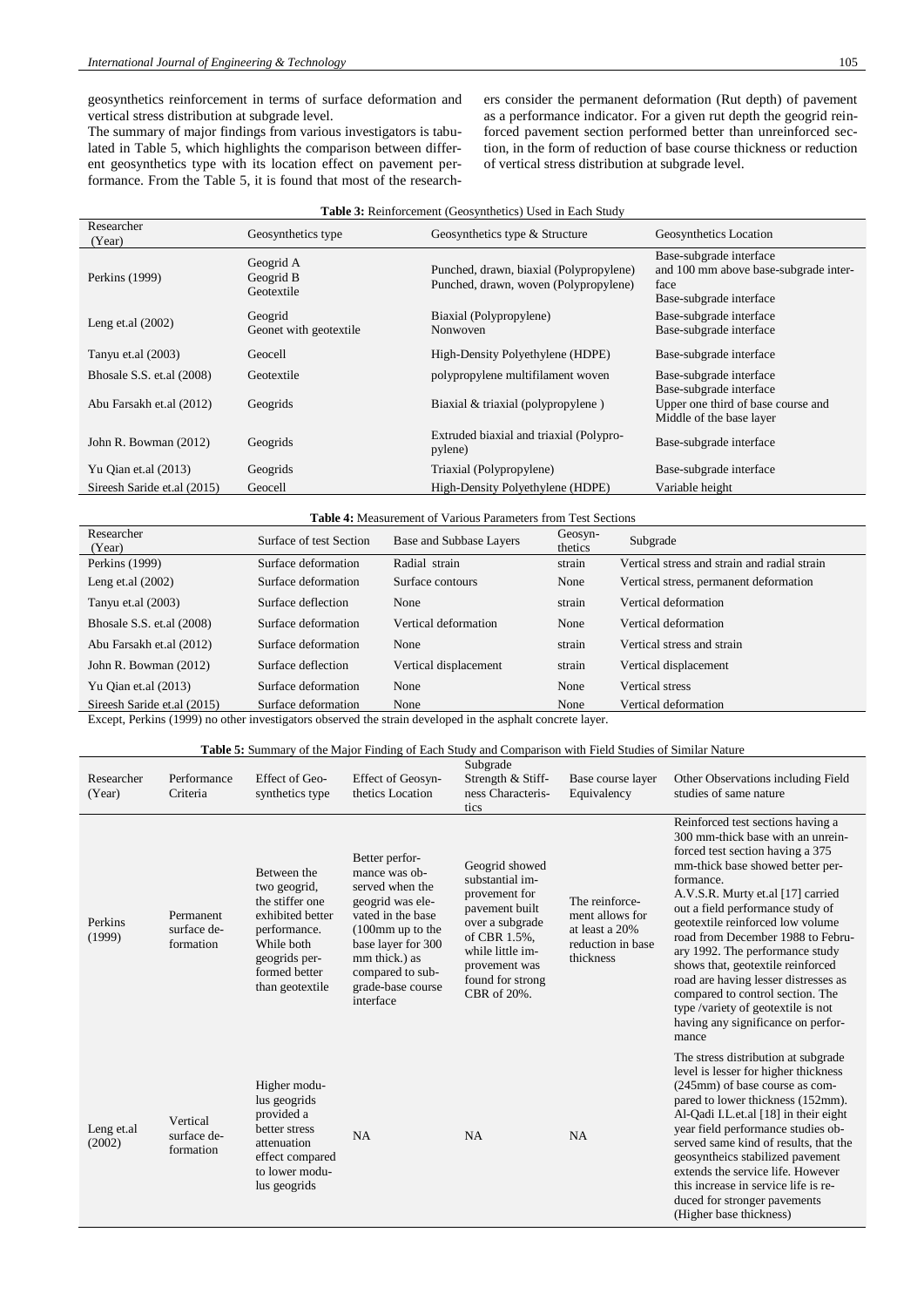| Tanyu et.al<br>(2003)             | Rut depth                | The difference<br>in geocell ge-<br>ometry (diame-<br>ter and cell<br>height) did not<br>show any sig-<br>nificant differ-<br>ences in rutting<br>behavior. | NA                                                                                                                                                                                                                               | NA                                                                                                                                                                                | Geocell rein-<br>forcement effect<br>was more evident<br>in thinner (225)<br>mm) sections<br>than in thicker<br>$(450 \text{ mm})$ | The presence of geocells improved<br>the resilient modulus by 40 to 50%<br>in both 225 mm and 450 mm thick<br>sections.                                                                                                                                                                                                                                                                                                         |
|-----------------------------------|--------------------------|-------------------------------------------------------------------------------------------------------------------------------------------------------------|----------------------------------------------------------------------------------------------------------------------------------------------------------------------------------------------------------------------------------|-----------------------------------------------------------------------------------------------------------------------------------------------------------------------------------|------------------------------------------------------------------------------------------------------------------------------------|---------------------------------------------------------------------------------------------------------------------------------------------------------------------------------------------------------------------------------------------------------------------------------------------------------------------------------------------------------------------------------------------------------------------------------|
| Bhosale S.S.<br>et.al (2008)      | Rut depth                | Membrane<br>effect of geo-<br>textile will be<br>mobilized<br>lesser and less-<br>er for the geo-<br>textile of lower<br>grab/tensile<br>strength           | <b>NA</b>                                                                                                                                                                                                                        | <b>NA</b>                                                                                                                                                                         | NA                                                                                                                                 | The higher the stiffness of the geo-<br>textile with assured interface friction<br>the better will be the triggering up of<br>membrane action at an early stage of<br>deformation                                                                                                                                                                                                                                               |
| Abu Farsakh<br>et.al (2012)       | Permanent<br>deformation | Traffic Benefit<br>Ratio(TBR)<br>increased from<br>5.5 for the<br>biaxial geogrid<br>to 6.4 for the<br>triaxial geogrid<br>at 19mm rut<br>depth)            | Better perfor-<br>mance was ob-<br>served when the<br>geogrid was<br>placed within the<br>upper one third of<br>the base aggregate<br>layer as compared<br>to the base-<br>subgrade interface<br>or at the middle of<br>the base | The geogrid can<br>significantly<br>reduce the rut<br>depth and extend<br>the service life of<br>pavement sec-<br>tions which built<br>on weak sub-<br>grades<br>$(CBR \leq 1\%)$ | <b>NA</b>                                                                                                                          | The construction method can have a<br>significant effect on mobilizing the<br>interaction between the geogrid and<br>base course aggregates                                                                                                                                                                                                                                                                                     |
| John R.<br>Bowman<br>(2012)       | Rut depth                | The extruded<br>geogrid per-<br>formed consist-<br>ently better<br>than the non-<br>extruded ge-<br>ogrids                                                  | <b>NA</b>                                                                                                                                                                                                                        | NA                                                                                                                                                                                | <b>NA</b>                                                                                                                          | Largest tensile strains developed<br>directly beneath the center of the<br>cyclic loading plate and became<br>negligible at a 1.5 D distance from<br>the loading plate                                                                                                                                                                                                                                                          |
| Yu Qian<br>et.al (2013)           | Permanent<br>deformation | The permanent<br>deformation for<br>heavy-duty<br>geogrid, was<br>lesser as com-<br>pared to medi-<br>um and light<br>duty geogrid                          | NA                                                                                                                                                                                                                               | <b>NA</b>                                                                                                                                                                         | The stress distri-<br>bution angle<br>increased with<br>the increase of<br>the base thick-<br>ness.                                | Andrus Aavik et. al [19] carried out<br>a field performance study from<br>2009-2013 for geosynthetic<br>Reinforced road constructed in<br>swampy area in Estonia. The per-<br>formances of field trials were meas-<br>ured in the form of International<br>Roughness Index (IRI). The IRI<br>values for geosynthetics sections are.<br>in average about 6.4 % bigger than<br>IRI values of sections without geo-<br>synthetics. |
| Sireesh<br>Saride et.al<br>(2015) | Permanent<br>deformation | A TBR of as<br>high as 23 was<br>observed for<br>$h/D = 1.0$ and<br>$b/D = 4.33$                                                                            | NA.                                                                                                                                                                                                                              | NA                                                                                                                                                                                | NA                                                                                                                                 | Avinash Unni [21] carried out a<br>field performance study of geocell<br>pavement at Govind Dairy Farm in<br>Phaltan, India.                                                                                                                                                                                                                                                                                                    |

## **4. Concluding remark and issue to be addressed**

- 1) Most of the above laboratory model studies have shown that appreciable reduction in surface deformation can be realized by keeping geosynthetics within the upper one third of the base course aggregate layer of a flexible pavement. This reduction was found to increase with stiffness of geogrid. It was also observed that geogrids performed better than geotextile.
- 2) The test box (pavement section) size varies from 3.0m x 3.0m x 3.0m [11] to 0.45m x 0.25m x 0.15m [12] where the pavement sections are confined in a box, have a scaling effect. Application of results of small scale laboratory simulation to the field condition found to have limitations.
- 3) Majority of the studies [3], [13], [14], [15] simulated a half axle load of 40 kN, while mobilization of geosynthetics re-

inforcement mechanism under the half axle load may differ as compared to the full scale standard axle load on field.

4) Most of the researchers considers the influence of geosynthetics properties mainly geogrid aperture size and stiffness on reinforced mechanism, but in practice other parameter such as geogrid rib strength, junction strength etc. will also contribute for reinforcement mechanism.

The following areas have been identified, through the re-viewed literature that needs further studies

- 1) Development of full scale laboratory test for which pavement section can simulate the field condition by constructing the unconfined asphalt layer and is to be tested under standard axle load.
- 2) The combined effect of geogrid rib strength, junction strength and base course aggregate properties on reinforcement mechanism using full scale model, needs to be studied.